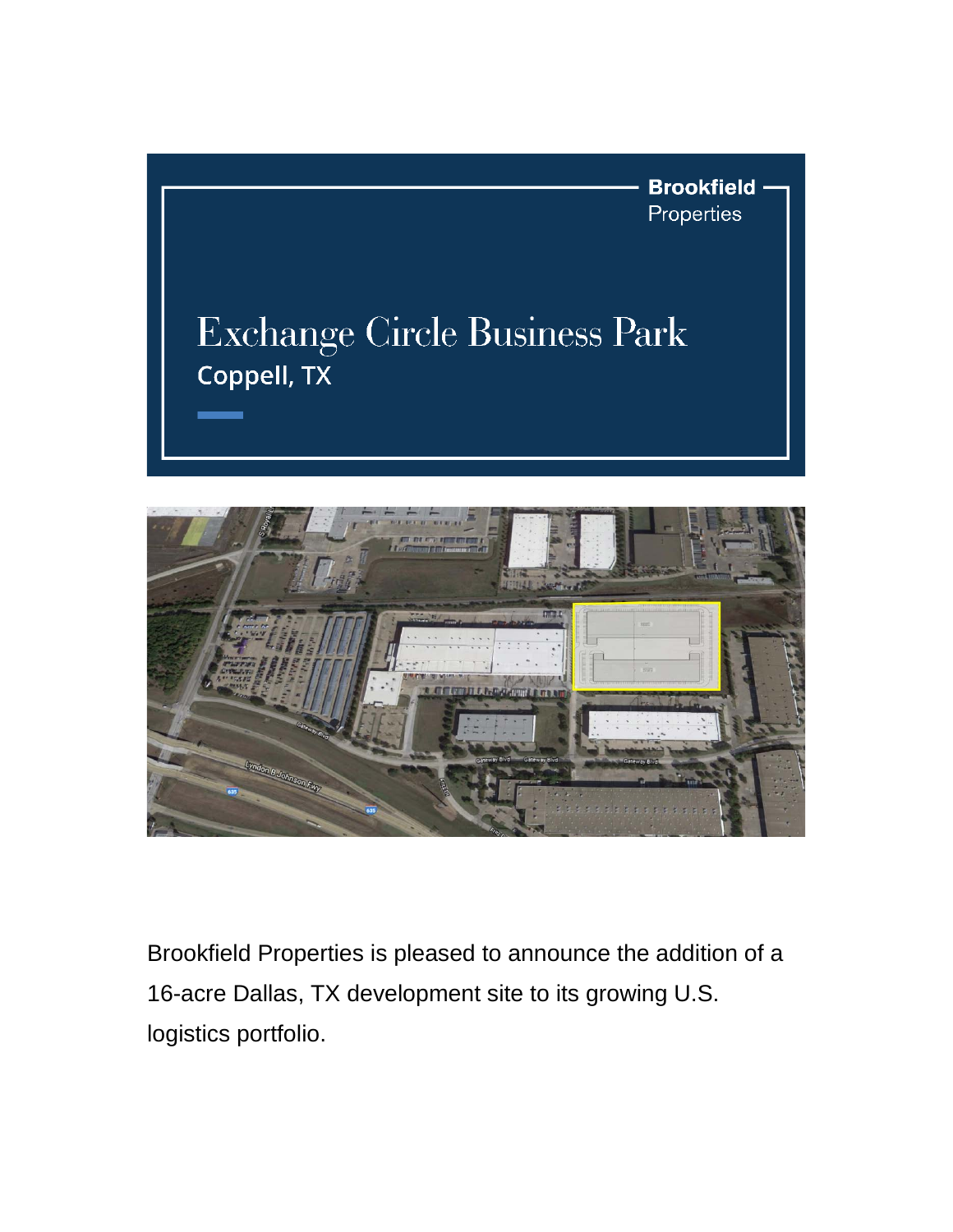Located in the heart of the DFW Airport submarket in Coppell, TX, this development site known as Exchange Circle Business Park is situated on a 16-acre infill site. The current development plan contemplates two LEED-certified, Class A industrial buildings totaling 302,400 square feet and will feature 32' clear heights, flexible divisibility and ample car parking, with the ability to accommodate tenants from 30,000-170,000 square feet. Exchange Circle Business Park is the perfect option for users looking for modern building features, an extensive labor pool and unmatched access to the Dallas metro area.

"Exchange Circle Business Park is an exciting opportunity to expand Brookfield Properties' ground-up development program in Dallas-Fort Worth and highlight key development initiatives, including the use of high-quality materials and sustainable building design, with a focus on site utility."

- Connor Tamlyn, VP of Development

The Dallas-Fort Worth region continues to be a key market for our logistics platform, with its growing population, unparalleled institutional investment liquidity and exceptional tenant